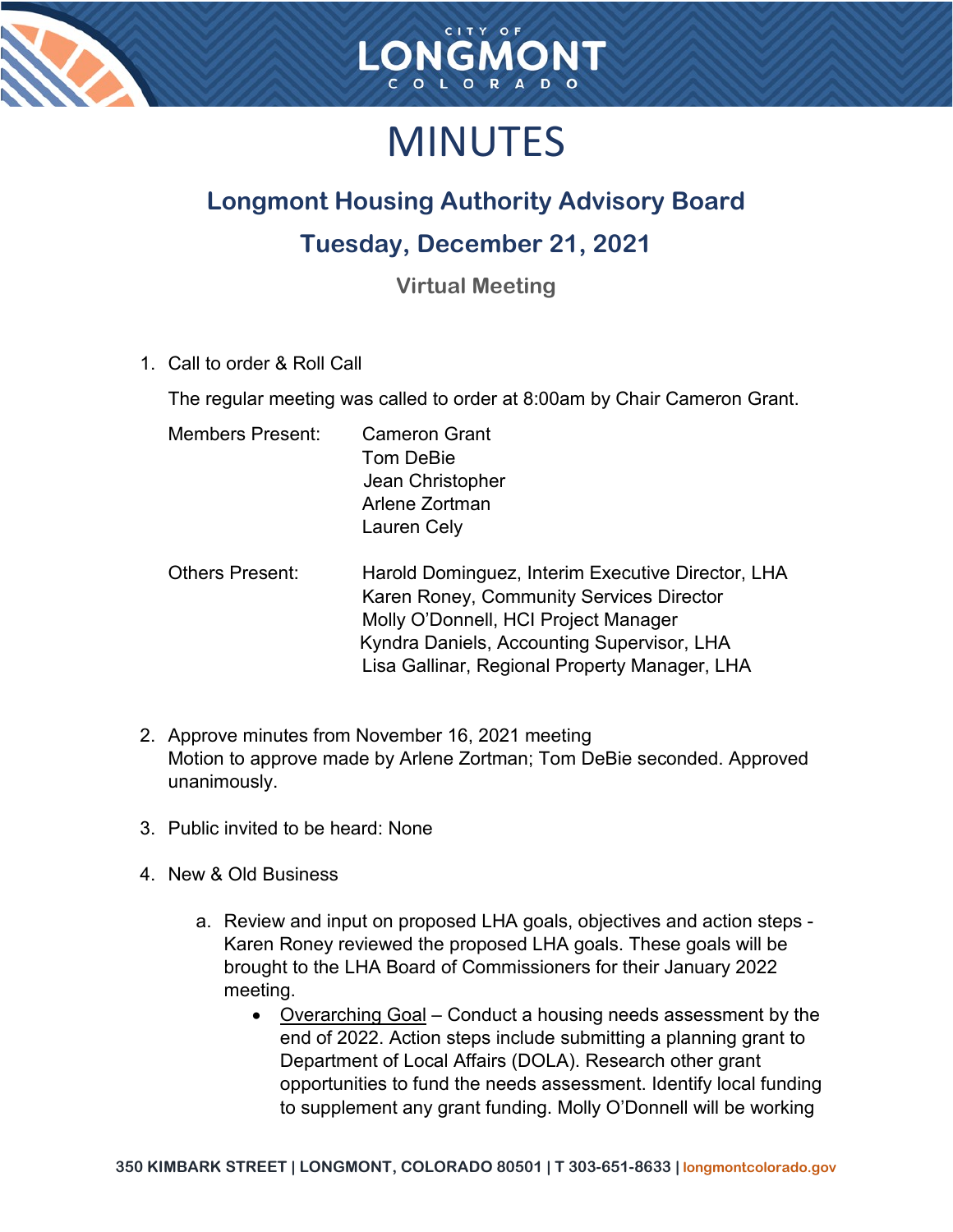



on the planning team, which expects to kick off the process when City Council accepts the grant, anticipated for January 25, 2022.

- Housing Choice Voucher Program Make sure to utilize HUD's Two-year Tool to maximize the number of vouchers LHA issues annually, and place the LHA in a position to receive future budget increases from HUD. Action steps include increasing LHA staff capacity to understand how to use the Two-year Tool. Begin implementation of locally funded voucher program. Start conversations about partnership opportunities with VA Medical Centers for the next VASH voucher opportunity; staff also suggested engaging Veterans Community Project in this effort. Determine a process for end of participation tenants so voucher numbers do not drop and remain steady. The current budget authority will allow 420 vouchers to be administered. Staff is working to have more Project Based Vouchers (PBV) in other developments, part of that is having conversations with other partners in Boulder County about broadening the number of entities that will allow issuing PBV through the state.
- Rental Housing Development Implement a plan to develop up to six new affordable housing communities within the next three years to address community housing needs. Action steps include investing \$1.3M of American Rescue Plan Act (ARPA) funding in Sunset Heights permanent supportive housing development on the parcel of Suites property. Investing \$800,000 of ARPA funding in Crisman II rental units for families. Invest \$1.3M in ARPA funding toward development agreement support at LHA-owned Hover property. Invest \$1.7M in ARPA funding to support a public/private partnership to develop affordable assisted living units. Invest \$1.5M in ARPA funding toward transit-oriented affordable rental housing that LHA would eventually manage as a part of the 1<sup>st</sup>/Main mixeduse development. Staff also mentioned a possible additional investment of \$1.5M to acquire land formerly occupied by the Royal Mobile Home community.
- Partnership Development These were the areas identified specifically for residents living at the senior properties so that they could have resources needed to live as independently as possible. Action steps to achieve this includes conducting a survey to determine needs and interests in accessing services through LHA agreements. Michele Waite has collaborated with community partners about this goal and has submitted some proposals to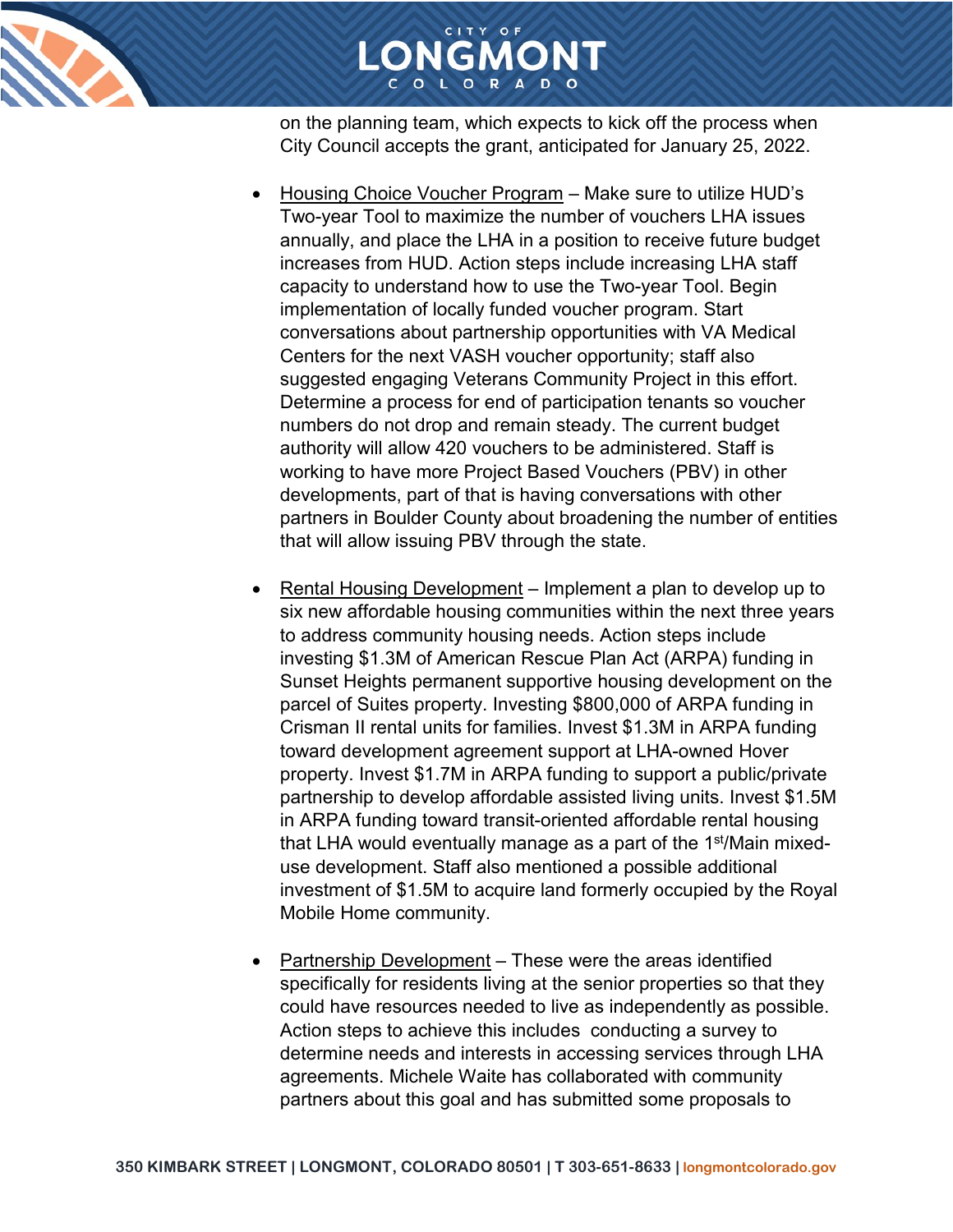



support LHA senior properties. Exploring partnership with TRU PACE to provide support services to Medicaid eligible residents. Explore agreement with Via Mobility for medical trips, with Cultivate for carry-out caravan services. Need to consider dementia-friendly opportunities. There will be some outreach and consultation with other entities that have developed affordable assisted living units to see what kind of models might be to explore. The advisory board mentioned the Denver Housing Authority model; recently incorporated space for a grocery market in one of their affordable housing developments. As LHA considers the resyndication of Aspen Meadows Neighborhood or future family housing developments, consider what amenities might be included to address early education centers and opportunities for after school programs.

- Community/Resident Development Michele Waite and Karen Roney have been working on a "Plan B" to get broader resident input in order to bring people together to have conversations and to continue to work with residents with priorities to work on activities for 2022 to engage in resident culture.
- b. Update on LHDC –

Harold Dominguez reviewed what the Longmont Housing Development Corporation has directed for the Longmont Housing Authority to begin the process to convert LHDC assets over to the LHA. As an example, Aspen Meadows Senior Apartments was converted from LHDC to LHA as part of the resyndication. Currently there are two projects that are in the works for this year. One, the resyindication of Village Place, which will convert that property from LHDC to LHA. Two, the Hearthstone and Lodge – we will be working to convert those properties from the HUD Section 202 program and converting them into Project Based Voucher facilities. Molly O'Donnell is doing a capital needs assessment before doing the resyndication of Village Place so that LHA knows what improvements need to be done at that facility and incorporating those into the renovation work. Also, when doing the conversion of the Hearthstone and the Lodge we will be looking at what capital improvements might be needed. We are also looking at LHA purchasing the Hover Land owned by LHDC for development yet this year or next. This will leave three properties/assets, Spring Creek, Fall River, and the cash assets of the LHDC. LHA will work with the investors / council to work as a team and consolidate LHDC assets over to LHA. Consolidating LHDC assets into LHA strengthens the organization's financial status, creating a stable organization. The Board of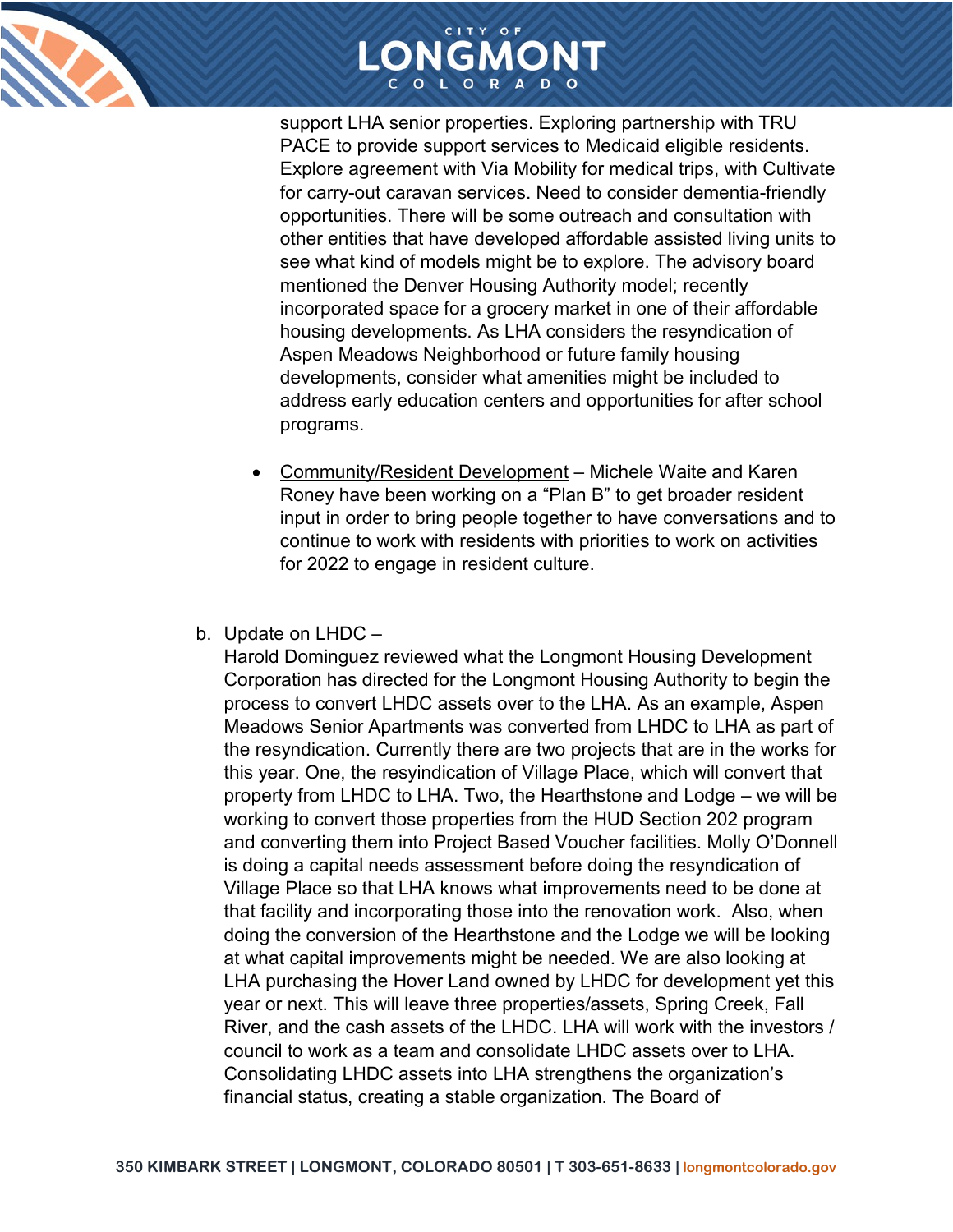

# LONGMONT

Commissioners agreed that LHA continue moving this process forward. LHA is hoping this will be done within a year to a year and a half.

c. Update on Prosper Longmont Initiative –

Prosper Longmont Initiative is a coalition of members who are focused on attainable housing. To put it into perspective, affordable housing is up to 80% AMI. Attainable housing is 81%-120% AMI, however because of land prices and such should each be shifted to up to 90% AMI for affordable and 91-130% AMI for it to be attainable? Part of the challenge is finding land that is affordable and available for development. What land do we have that we can develop? The land and the development process restrains how many units can be developed.

d. Review of LHA advisory Board role and discuss future topics – Cameron Grant stated that he would like to have the goals and objectives set out as a template for the types of things the advisory board is reviewing. As far as a work plan, on a simple level, hearing the city report, and then the role of the advisory board would be to identify any gaps they may encounter to ensure that everything is on course. Second, having updates on new projects and how they align to the goals set out throughout the year. Third, would be ideas and suggestions on what needs to be done that is not on the advisory board's radar. The advisory board would like to have items that will be going to the Board of Commissioners first to have some sort of recommendation / information for them to review, that way it would avoid having them have more questions to come back and delay any process.

#### 5. City report –

- a. Update on Operations
	- i. Vacancy Report –

Lisa Gallinar reviewed the units that are down at the Suites Apartments because of meth use/contamination. She stated that the LHA would have to find a construction company that can come in at a reasonable price (within the insurance budget) to renovate those specific units.

ii. Property Updates –

Kyndra Daniels stated there has been an increase in revenue and decreased expenses at all of the properties. This has been done because of better management in maintenance and fixing a lot of the issues at the properties themselves rather than hiring a third party. There is TV satellite instead of cable at the properties. There were some anomalies within the budget – for instance, there was